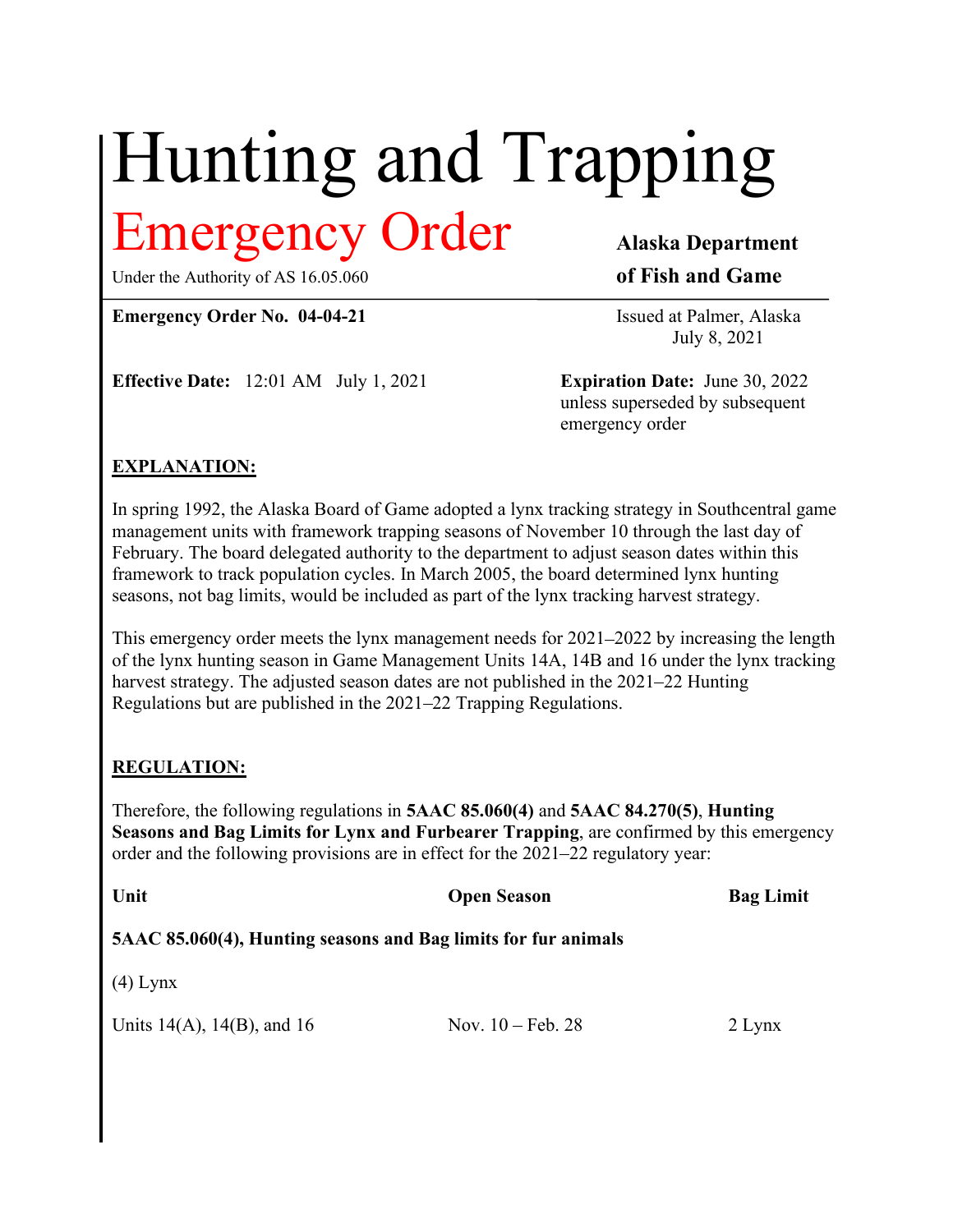# Emergency Order Number 04-04-21 July 8, 2021<br>
5AAC 84.270(5), Furbearer trapping<br>
Units 14(A), 14(B), and 16 Nov. 10 – Feb. 28 No Limit 5AAC 84.270(5), Furbearer trapping

Units  $14(A)$ ,  $14(B)$ , and  $16$  Nov.  $10 - \text{Feb. } 28$  No Limit

All other lynx hunting and trapping regulations remain unchanged and are not affected by this emergency order.

> Doug Vincent Lang Commissioner

DocuSigned by:<br>Tim Pettier<br>\_\_OFA6A2016255450...

By delegation to: Tim Peltier

Palmer Area Biologist

## JUSTIFICATION:

Lynx are considered abundant in many portions of Units 14A, 14B, and 16, and the mean population size has not changed substantially during the last 20 years. Although the population is stable over the long term it does follow an approximately decadal cycle mimicking that of snowshoe hare populations. Currently lynx populations are in a high cycle in Southcentral Alaska. As a result, the trapping and hunting seasons are warranted to maximize harvest prior to the expected decline of the population following the current severe decline in the hare population.

### DISTRIBUTION:

This emergency order is distributed to the recipients listed below. Copies are available from Department of Fish and Game offices in Anchorage, Palmer, Soldotna, Homer and Fairbanks.

- 1. Lieutenant Governor's Office
- 2. Assistant Attorney General (Board of Game Liaison)
- 3. Commissioner, Department of Fish and Game
- 4. Division of Wildlife Conservation **Director**  Deputy Director Assistant Directors Regional Supervisors Area Biologists (Region IV) Regulatory Coordinator Information Services Information Center, Anchorage Information Center, Fairbanks Webmaster
- 5. Division of Boards **Director**